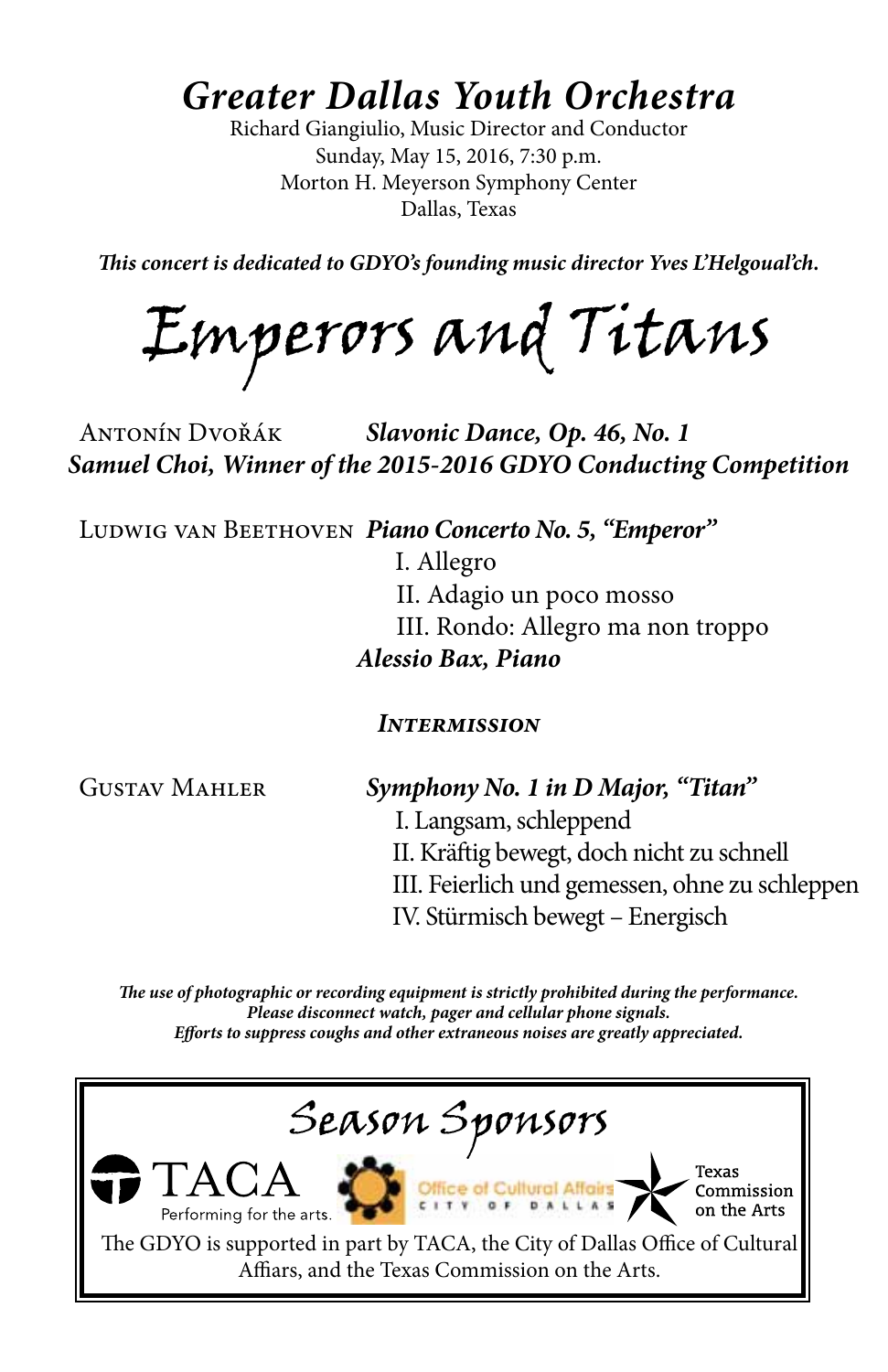## Greater Dallas Youth Orchestra Richard Giangiulio, Conductor

**VIOLIN I** Charlie Lin  *Concertmaster* Samantha Choo  *Co-Concertmaster* Kevin Bai Darren Carter Raymond Chen Edward Cho Ka Eon Cho Samuel Choi Alexandria Cui Shung-June Danjul Ellen Engro Alexis Ha Yue Lin Hu Sarah Jiang Yujin Kim Brian Lee Vincent Liu Edward Sa Jason Tsai Tim Wang

#### **VIOLIN II**

Alan Bouda  *Principal* April Chung  *Associate Principal* Andy Qiao  *Assistant Principal* Jared Austin Rohan Banerjee Yasmine Bougacha Jocelyn Ho Holly Knoch Daniel Kong Meghan Le Bryan Lee Grace Leung Samantha Liu

Andrew Montgomery Jonathan Peng Sabrina Peng Eugene Song Aditya Vaidya Joshua Villareal Richard Zhou

#### **VIOLA**

Yong-Ha Jung  *Principal* Jarod Stone  *Co-Principal* Tyler Jacoby  *Assistant Principal* Navin Ahire Serena Cheng Amy Huang Nathaniel Le Kevin Lin Justine Shih Lindia Tjuatja Karen Yang Matthew Yang Andrew Zeng

#### **CELLO**

Emily Chung  *Principal* Alexander Davis-Pegis  *Co-Principal* Christopher Chen Tae Young Chung Claire Druffner Shawn Ha Logan Hong Benjamin Hsu Theo Lee-Gannon Samantha Powell Belle Ra Sai Sai

William Tian Bill Yang Angel Yi

#### **STRING BASS**

Harrison Dearman  *Principal* Brent He  *Co-Principal* Daniel Chan Jesse Dale Andrew Dunlap Sean Pierce Molly Tutt Hanson Yong Alice Zhao

#### **FLUTE**

Veronica Zheng  *Principal* Christine Kim  *Associate Principal* Ludia Hong Annabelle Kim

#### **PICCOLO**

Ludia Hong Christine Kim

#### **OBOE**

Karen Zhou  *Principal* Leon Chen Michelle Moeller Jeffrey Song

**ENGLISH HORN** Michelle Moeller